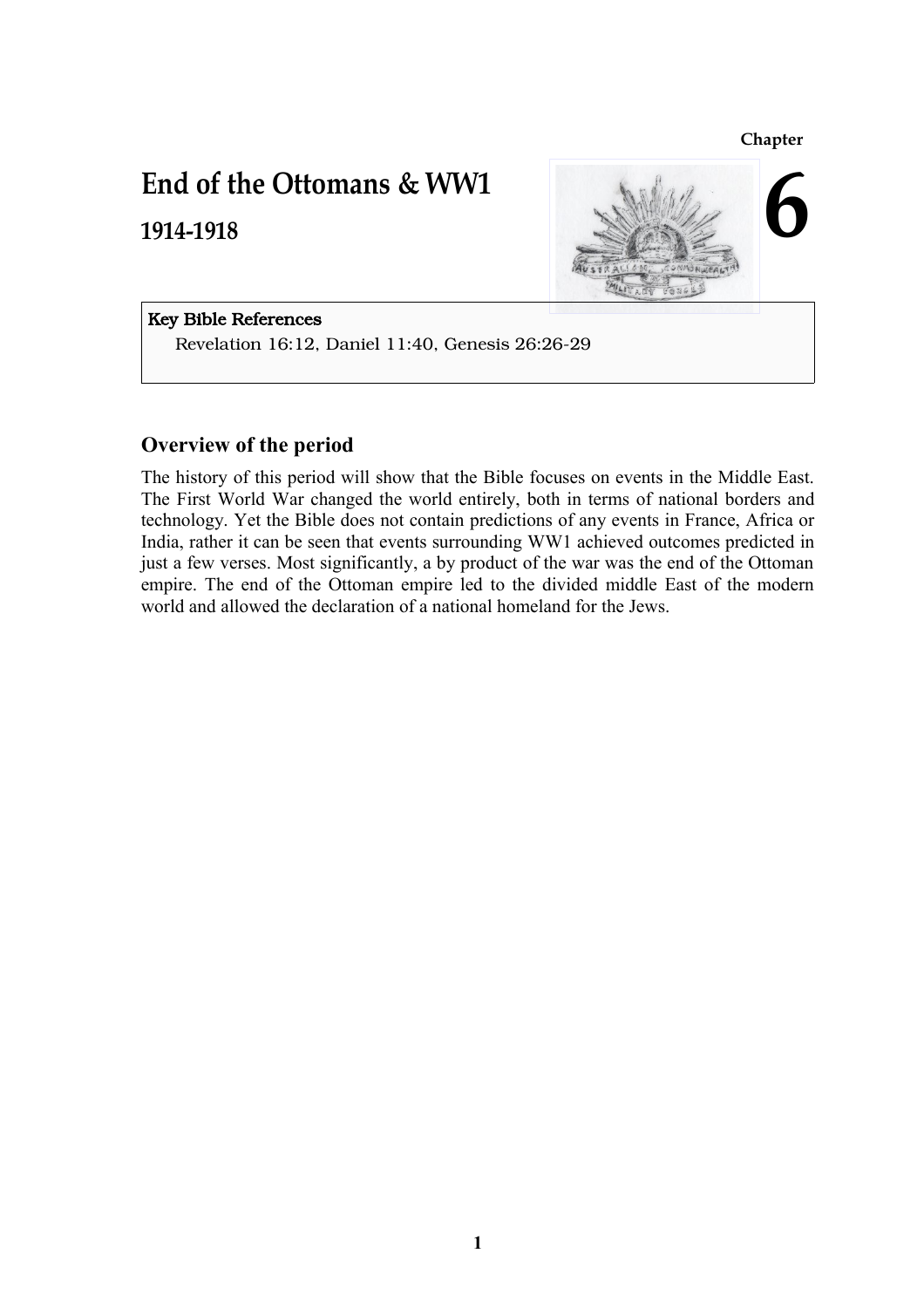# **The Gallipoli Campaign 1915**

#### Bible References:

And at the time of the end shall the king of the South push at him: and the king of the North shall come against him like a whirlwind, with chariots, and with horsemen, and with many ships; and he shall enter into the countries, and shall overflow and pass over. (Daniel 11:40 )

And the sixth angel poured out his vial upon the great river Euphrates; and the water thereof was dried up, that the way of the kings of the east might be prepared. (Revelation 16:12)

#### **History**

The British led Gallipoli operation of 1915 is acknowledged as, at best, a fiasco, which led to the resignation of Churchill who planned it, and, at worst, a defeat. The great courage in adversity and lack of success by the Australian and New Zealand Army Corp (ANZAC's) led to the legend of their valour and sacrifice.

Events began when Germany declared war on France 3<sup>rd</sup> August 1914. Churchill prevented Turkey from taking control of two British made battleships Turkey had ordered, to be used instead to fight the Germans. The Germans seized the advantage and gave Turkey two of their battleships. Turkey and the Ottoman Empire ended up on the German side.

The campaign was aimed at achieving British and French control of the Dardanelles Straits, in effect separating Turkey from Germany. Churchill hoped to obtain control of Constantinople (Istanbul).

After the failure of a combined British-French battleship offensive in February 1915, a land offensive was launched on 25 April 1915. More landings were made at Suvla Bay on 6 August 1915. Though Ottoman Turkish casualties were much higher than those of the Allies, they held their positions.

From  $10^{th}$  to  $20^{th}$  December 1915 the 105,000 troops were evacuated from Anzac Cove and Suvla Bay. By 9 January 1916 35,000 men were evacuated from Helles. The evacuations were successful with only 3 casualties.

Britain was not able to advance toward Constantinople. The Gallipoli action led to a more confident Turkey who supported a German led attack against the British in 1916 in the Suez, causing high British casualties. This forced British war efforts in a new direction

#### **Commentary:**

Daniel's prophecy of the Romans and Egyptians struggle for Israel (chapter 11:40), has a break in events until "the time of the end". From time of the dominance by Rome to the Ottomans there has been only one "king" in the Middle East region not two.

In 1829 Egypt revolted from Ottoman rule to make a "king of the South". In 1838 Egypt began an offensive for Constantinople and advanced to Smyrna. Russia, Austria, Prussia and England forced Egypt to give Palestine back to the Ottomans. Britain then usurped the role of "King of the South". In 1875 debts forced Isma'il Pasha to sell Egypt's share in the Suez canal to Britain. After the British settled a civil war in 1882, the 1888 Convention of Constantinople gave the canal into the protection of the British.

The Gallipoli campaign was a "push" by a Southern based "King" against the Ottomans. During the first World War a "push" described a large-scale Allied attack on enemy positions. This precise word is used in the English translation of the prophet Daniel.

The conjunction of the first anniversary of the landing with Easter in 1916 saw the Australian and New Zealand people associate endurance with the sanctity of sacrifice and ensured that the first move, or "push" by Britain as king of the South to "dry up" the Ottoman empire is remembered. It was the first time Jews from Palestine fought as a unit, in the Zion Mule Corp. Significantly a mule, a symbol of the kings of Israel (1 Kings 1:3), is part of the ANZAC images of bravery.

There is providence at work, as it was unexpected that Britain should fight the Ottomans, as only 50 years before the British were supporting the Ottomans as a buffer against Russian expansion.